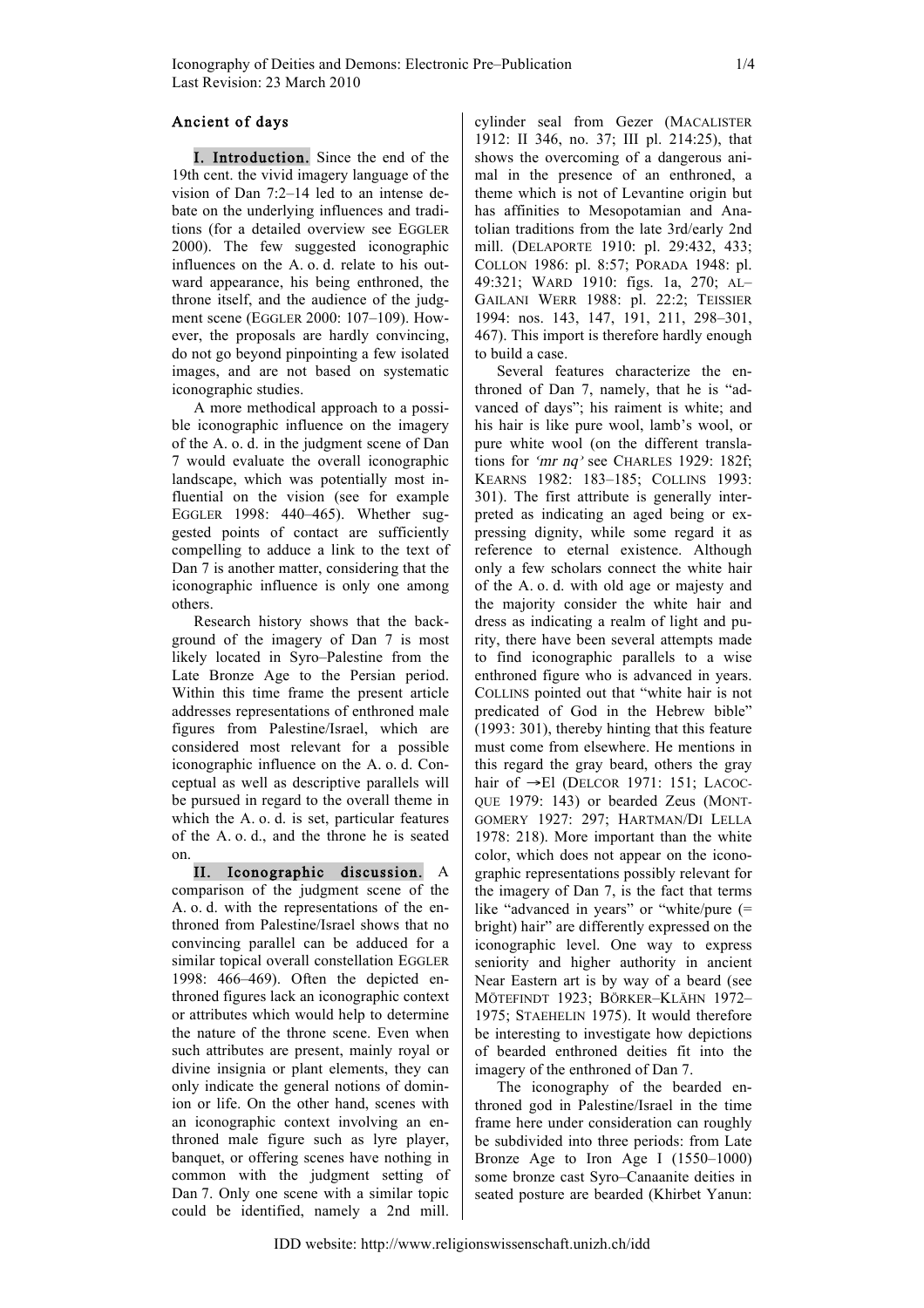ZERTAL 1979: 60; Megiddo: LOUD 1948: pls. 237/238:30 = NEGBI 1976: no. 1453; Beth–Shean: ROWE 1940: pls. 35:9; 65A:2  $=$  NEGBI 1976: no. 1448), which are generally identified as El–type god (e.g., WELTEN 1977: 101; WEIPPERT 1988: 300; for a suggested classification as →Baal type see KEEL/UEHLINGER 1998: 58, 118). In this period enthroned Egyptian or local deities with strongly Egyptian iconography featuring a beard are →Amun (Megiddo: LOUD 1939: pl. 62: 377), →Ptah (Tel Ẓippor: BIRAN/NEGBI 1966: pl. 22E), and  $\rightarrow$ **Mekal 1\***. In those cases in which the object held by the enthroned is known, it is always the *was*  $\rightarrow$  scepter, with the exception of the bronze figure from Megiddo which holds a floral element. When the enthroned bearded god in this period appears together with humans he functions as supreme god, either of the pantheon or a city.

During the 8th–7th cent. the bearded enthroned on several stamp seals from Palestine/Israel (KEEL/UEHLINGER 1998: 306– 309, figs. 305a, c, 306a–c) has been identified with the moon god  $(\rightarrow$ Sin), a deity already referred to by BAUMGARTNER (1926: 22) when discussing the iconographic background of the A. o. d. DALMAN (1906) even published one of these seals under the title "A newly found image of Yahweh." The bearded enthroned god on an 8th cent. cylinder seal from Beth–Shean (PARKER 1949: pl. 18:122) has been characterized as lunar El (KEEL/UEHLINGER 1998: 314). All these representations place the bearded enthroned into the sphere of life: he may be flanked by trees, indicating the gates of heaven from whence he makes his appearance; be associated with the tree of life, which is nourishing an animal; or be associated with the Egyptian sign of life. While the bearded enthroned appears in the second half of the 2nd mill. as static deity that conveys an aura of authority with his scepter, the bearded enthroned moon god of the 8th/7th cent. emerges dynamically in a boat from the gate of heaven (KEEL/UEHLINGER 1998: figs. 306a–c) to illuminate the earthly sphere with his light (on the heavenly god in the 1st mill. see NIEHR 1990; for the astral aspect particularly pp. 141–147). His nature as celestial being is underlined by the absence of human beings in his presence, which stands in contrast to 2nd mill. representations of the bearded enthroned god.

In the Persian period the bearded enthroned again reverts under Phoenician influence to a more 2nd mill. type of god. Numerous terracotta figurines (Beth–Shean: FITZGERALD 1931: pl. 24:2–3; STERN 1982: 165f, 178, fig. 283; Tel Ẓippor: NEGBI 1966: nos. 65–67, pl. 9:65, 67; Tell eṣ Şafi: BLISS/MACALISTER 1902: 39, 141, fig. 53; Lachisch: TUFNELL et al. 1953: pl. 33:17– 19; Tel ˓Erani: CIASCA 1963: pl. 16; Makhmish: AVIGAD 1960: pl. 10A–B) depict a static enthroned deity but one less associated with authority than with patriarchal and fatherly aspects since the hands do not hold a symbol of dominion but fondle the beard. In the case of a stone figurine from Makhmish (STERN 1982: 164, fig. 278) that displays Greek influence, even the hands are unmoving but are placed on the armrest of the throne. Entirely different is the representation of the deity on the unique drachm with the inscribed legend yhd (Yehud), probably minted at the beginning of the 4th cent. in Jerusalem (KIENLE 1975: pl. 2; WEIPPERT 1988: pl. 22:1; MILDENBERG 1998: pl. 21:1), which will be discussed in more detail below.

The third comparative aspect between the A. o. d. of Dan 7 and the iconographic imagery from Palestine/Israel concerns the throne he is seated on. Dan 7:9 describes it as having wheels (glgl) of burning fire. The concept of a movable throne with wheels, which appears in the Old Testament only in Eze 10, should not be confused with the imagery of the moving god in his chariot (see Deu 33:26; Psa 18:10; 68:33; Hab 3:8; Isa 66:15 and KEEL 1978: 182–187 for related images). Among the visual representations of the bearded enthroned god from Palestine/Israel, only the above–mentioned Yehud coin comes close to the concept of Dan 7. The bearded god appears seated on a winged wheel with a bird perching on his outstretched hand (for the latter feature cf. also a Samarian coin with an enthroned Persian dignity: MESHORER/QEDAR 1991: no. 19); in the right lower corner is the face of a figure. The closest iconographic parallel to the Yehud coin is the depiction of the Greek god Triptolemos in a wheeled chair with a wing emerging from its axle which appears on red–painted Greek vases of the 5th cent. (KIENLE 1975: pl. 4:1). A similar representation from the second half of the 6th cent. with Dionysos on a black painted vase (KIENLE 1975: pl. 4:2) evokes the impression of a procession in which Dionysos was probably pulled on his wheeled chair. As tempting as it is to see in the Yehud coin a blueprint of the A. o. d. seated on a throne with wheels, it needs to be noted that in comparison to Dan 7 the Yehud coin does not depict a throne with wheels but only a wheel on which the deity sits, and that the Yehud coin's wheel is winged, a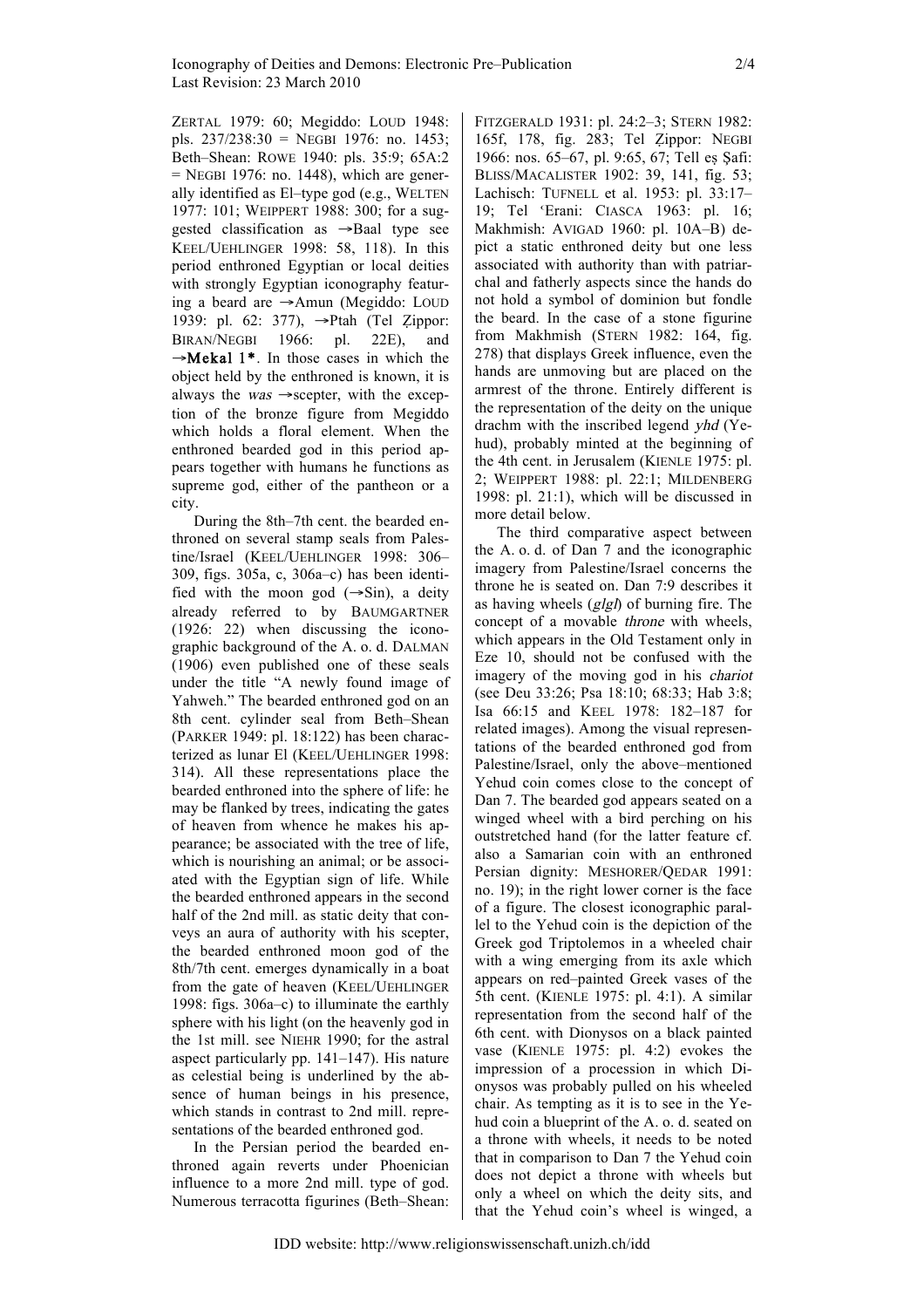feature that is not present in Dan 7. Thus correspondence occurs only on the conceptual level, namely in regard to a movable seated deity.

III. Conclusion. A survey of the iconographic landscape of Palestine/Israel from the middle of the 2nd mill. to the Persian Period indicates that no iconographic overall scenery exists that can convincingly be considered as a parallel to the judgment scene of the A. o. d.

In regard to specific features of the A. o. d., it has been suggested that the "white hair" of the enthroned A. can be understood as an expression of dignity, authority, and seniority. Transposed by visual means of expression, such a figure would probably be expected to be a figure with a beard. Particularly interesting in this regard are 8th/7th cent. depictions of the enthroned bearded moon god emerging from the gate of heaven, characterized by its trees with an aura of life, to enlighten the earthly sphere with divine light. In a similar manner the A. o. d. makes his appearance above in the celestial realm. Both perceptions of the divine view the enthroned as a distant god who is not associated with humans. It would be far–fetched to suggest that these 8th–7th cent. throne scenes of the moon god were the iconographic blueprint for Dan 7, but both seem to operate with a similar Vorstellungswelt or concept in regard to the enthroned god, which is markedly different in earlier and later times. Also of interest is THEUER's concluding remark in her comprehensive study on the moon god in the religions of Syro–Palestine, when she states "daß der höchste Gott Judas in der ausgehenden Königszeit als lunare Gottheit vorgestellt wurde bzw. lunare Züge übertragen bekam" (2000: 559).

A similarity of concepts but not of descriptive details can be noted between the Yehud coin and Dan 7. Both operate with a movable seated deity. In contrast to the representations of the A. o. d., which can be related to a well–attested iconographic tradition of the celestial enthroned god, the singularity of the Yehud coin hampers the case that it can account for the description of the throne with wheels in Dan 7.

Jürg Eggler